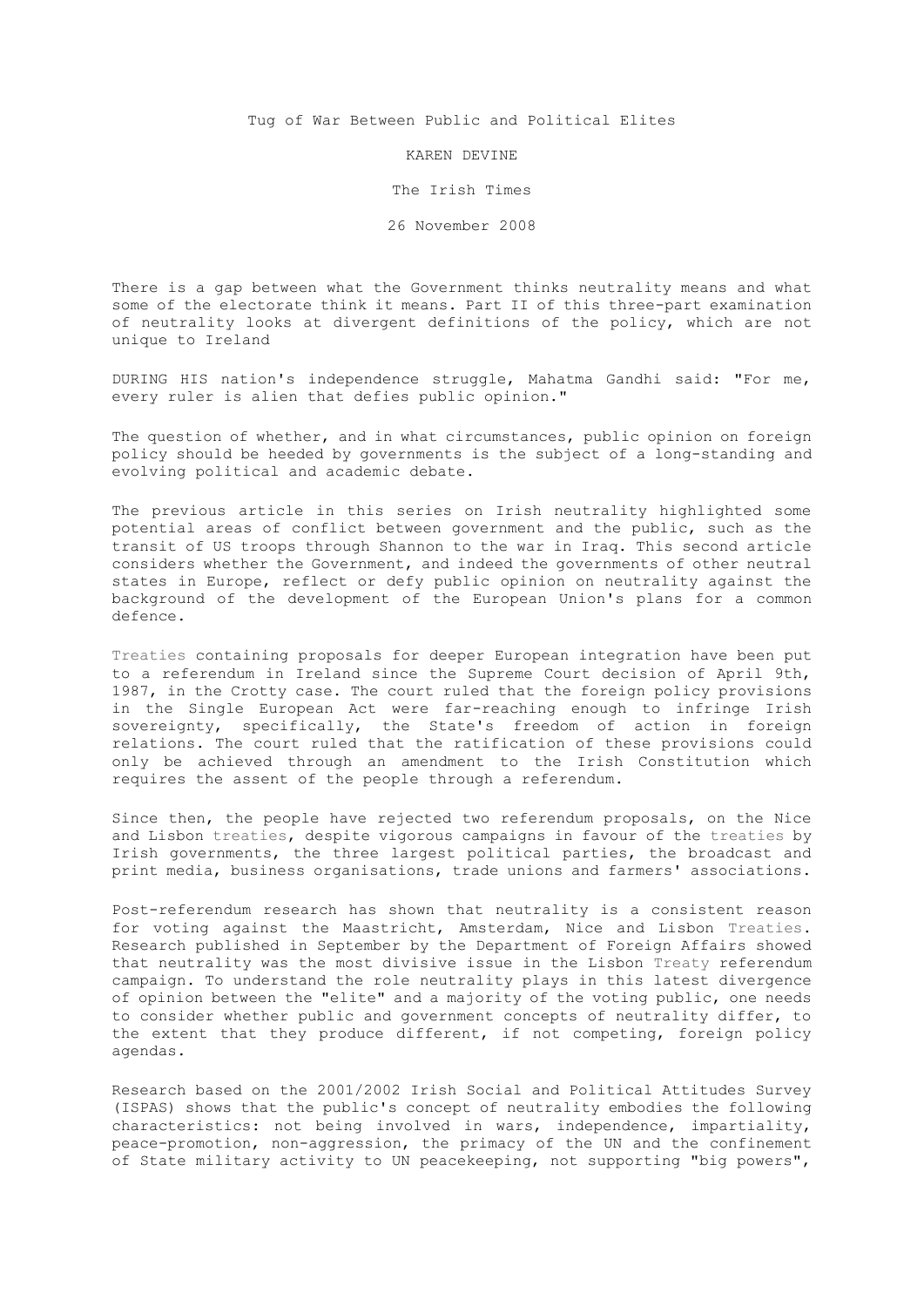and making independent foreign policy decisions, particularly in the context of "big power" pressure.

These elements reflect an "active" concept of neutrality, also known as "fundamental" or "positive" neutrality. Active neutrality constitutes a broad, normative, foreign policy agenda that is associated with a specifically "anti-realist" theoretical worldview.

This meaning of neutrality in public opinion is relatively stable over time. Surveys carried out in the 1980s, 1990s and 2000s (Irish Times/MRBI polls conducted in April 1985, May and June 1992 and the ISPAS 2001/2002) show that the three main elements of the public's concept of neutrality are:

- (1) not getting involved in war;
- (2) independence/staying independent;
- (3) not taking sides in wars/remaining impartial.

They correlate strongly with the core elements of legal and political understandings of neutrality.

Successive Irish governments' concept of neutrality contains just one characteristic: non-membership of a military alliance. This is referred to as "military" neutrality and is associated with a "realist" theoretical worldview.

In February 2003, the Government claimed that non-membership of military alliances is the central defining characteristic of Irish neutrality for the Irish people. However, the aforementioned surveys show that only 2 per cent of people conceive neutrality in this way.

Since Ireland joined the European Community in 1973, both Fine Gael and Fianna Fáil have defined Ireland's neutrality as meaning military neutrality, although there were notable, intermittent instances when the two parties advocated active neutrality.

From the late 1970s to the early 1980s, Fine Gael advocated a policy of fundamental neutrality through the party's foreign affairs spokesperson Richie Ryan and argued against Ireland's participation in a future common European defence. This party position was reversed in favour of the concept of military neutrality under Garret FitzGerald's leadership and copperfastened with the appointment of James Dooge as minister for foreign affairs in 1982.

Fianna Fáil spoke in support of a fundamental concept of neutrality while in government during the Falkland Islands war in 1982. While in opposition, the party also appeared to advocate a positive concept of neutrality during debates on the Single European Act in 1986 and the Partnership for Peace in 1997. Shortly after regaining office, the party reverted to military neutrality.

These oscillations have weakened the credibility of political elites' positions on neutrality compared with the public's consistent support for active neutrality. This distinct cleavage between elite military neutrality and the broader, public-supported concept of active neutrality may reflect potentially divergent foreign policy agendas.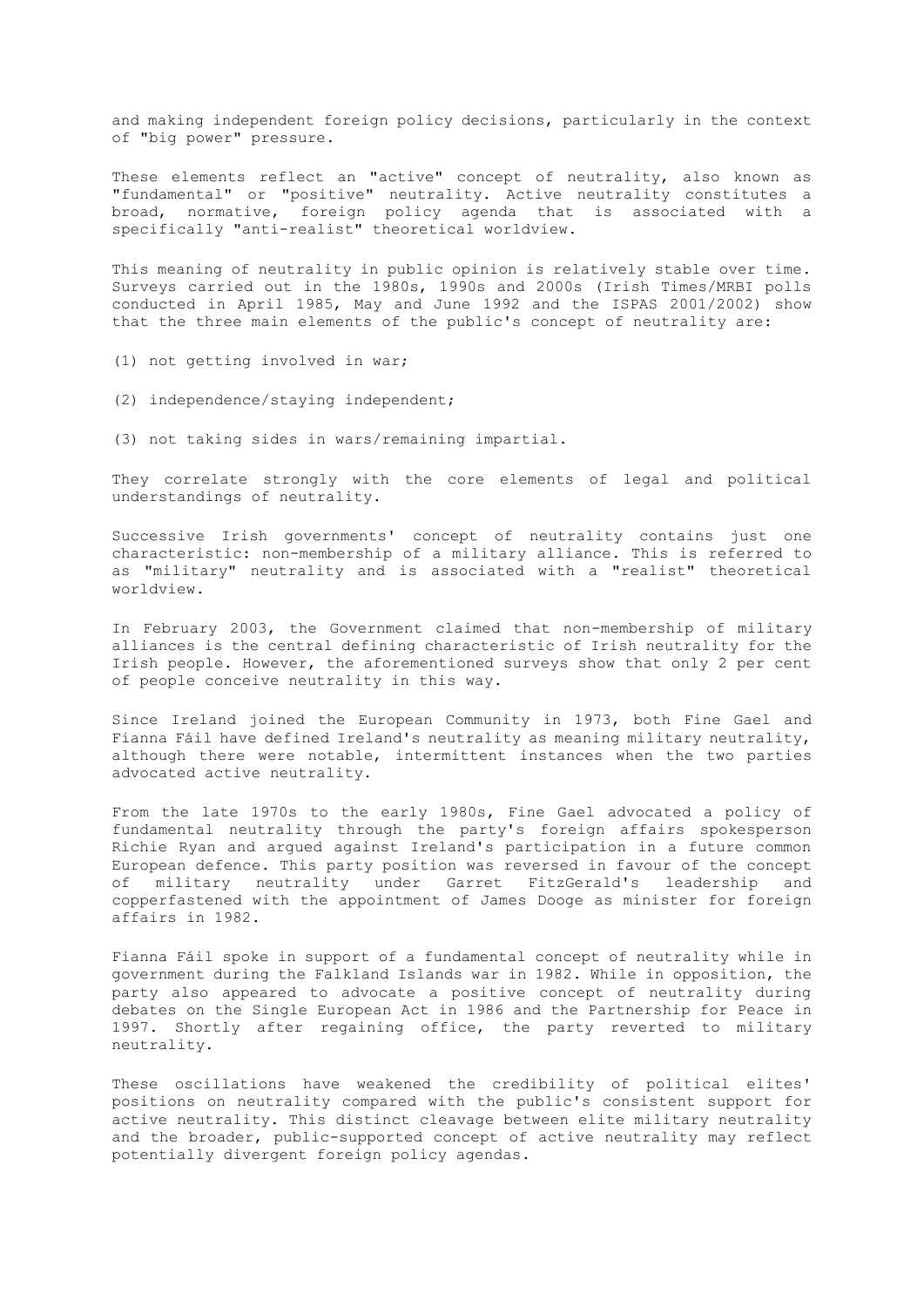Both Fianna Fáil and Fine Gael envisaged that Ireland's military neutrality would be waived in favour of joining a future EU common defence, differing only over the conditions under which this would happen.

However, both parties failed to impress upon the Irish public their view that membership of the European Economic Community (as the later-evolved EU was then known) and Irish neutrality were ultimately incompatible goals, possibly due to fears of a No vote in the 1973 accession referendum. In fact, debates on Irish neutrality and the security and defence policy implications of EEC membership were deliberately minimised during the 1973 referendum.

According to academic and media commentators, the issue did not play a central role in the referendum debate. In the Dáil debate on Irish membership of the EEC in March 1972, Patrick Hillery surmised: "When the taoiseach opened the debate, and I think it is clearly stated in the White Paper, he said that there are no military or defence commitments whatsoever in Ireland's acceptance of the Treaties of Rome and Paris. Our obligations as a member of the communities will not entail such commitments."

The Labour Party differed from Fianna Fáil and Fine Gael in the 1970s and 1980s by advocating active neutrality and declaring that this neutrality was not negotiable and that it should be made clear to the European Community that Ireland would not give up neutrality for an eventual EC/EU common defence policy.

The comparative strength of this attachment can be understood in relation to the Labour Party's view of active neutrality as a timeless political philosophy and policy that would always be relevant in a world dominated by great power politics.

By contrast, Fine Gael's military neutrality was conceived solely in relation to the Cold War balance of power, which would become obsolete with the end of the Cold War.

Over the past 35 years of Ireland's membership of the EEC, which grew, in turn, into the European Community and finally the EU, Irish parties have gradually moved from support for fundamental, active or positive neutrality to a limited military concept and support for the development of a comprehensive European Security and Defence Policy (ESDP).

Fianna Fáil followed this path in the 1970s, Fine Gael converted in the 1980s, Labour took the same steps in the 1990s and, having entered into coalition government, the Green Party is approximating the same move in 2008. At present, the only party left supporting active Irish neutrality is Sinn Fein.

Parties in government have a monopoly over the interpretation and execution of a state's concept of neutrality. A gap between the government interpretation and execution of neutrality and public policy preferences is problematic depending on whether one adheres to a maximalist or minimalist concept of democracy.

A minimalist concept provides the opportunity for the public to vote for political representatives every five years. Representatives, once elected, can follow their own policy agenda without recourse to public opinion; they simply await the verdict of the people at the next election.

The maximalist view of democracy incorporates an additional assumption of continuing responsiveness of the government to the preferences of its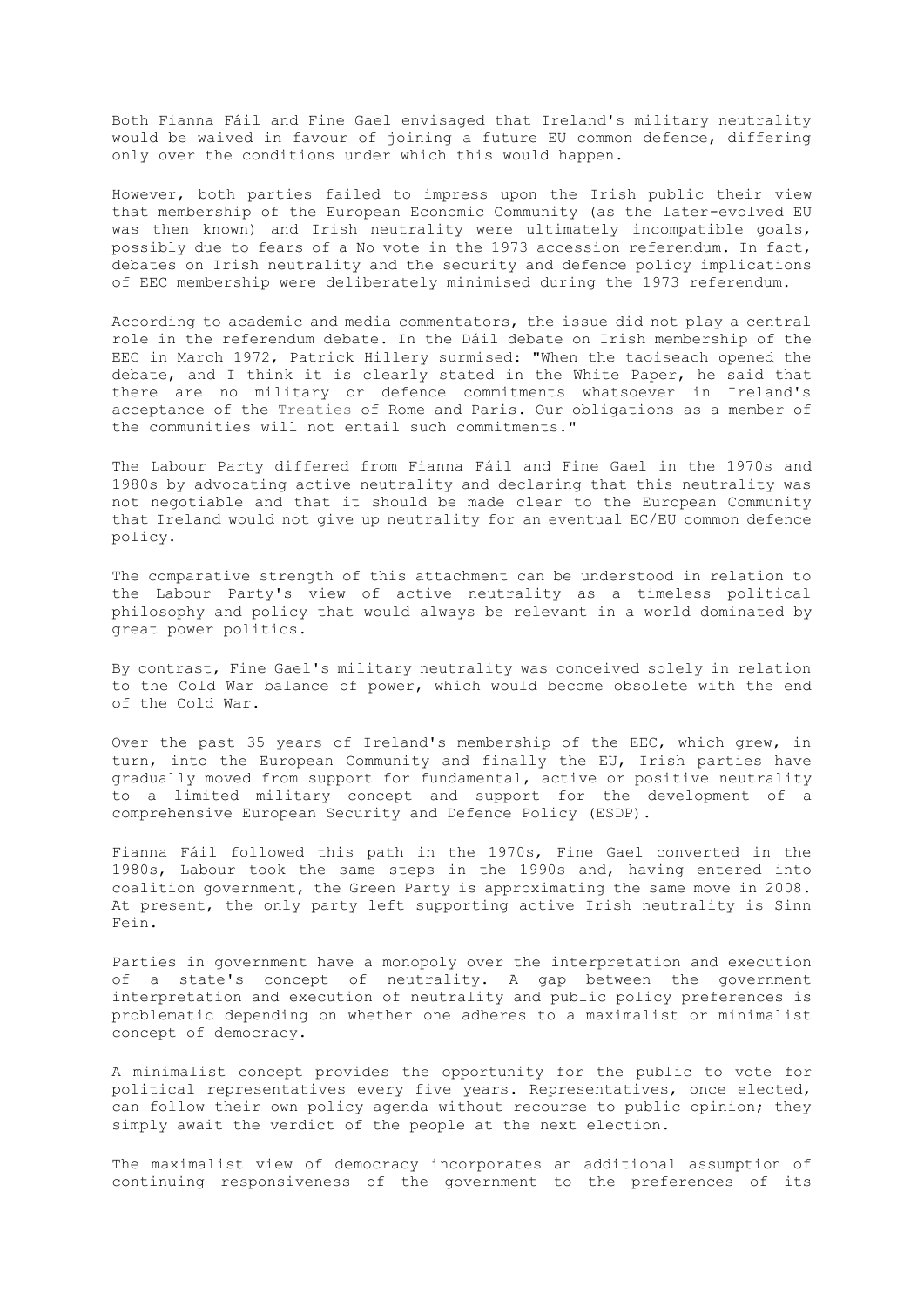citizens, considered as political equals. Even if elites accept the maximalist democratic concept in principle, grounds against fulfilling it in practice are put forward, for example, if public thinking on neutrality is deemed to be, as many elites see it, "extraordinarily ill-defined", "confused" and "emotional".

There is an ongoing academic debate between liberal and realist thinkers over the role of public opinion and foreign policy since Kant and Bentham made their liberal-democratic argument that foreign policies of democracies are more peaceful because public opinion plays a part in constraining policymakers.

Since the 1950s, the realist school has argued that the public are uninterested and ill-informed about foreign policy and as a consequence, the public's responses are emotional and lack intelligence. In this view, public attitudes to foreign policy are unstable because they are not anchored in a set of explicit value and means calculations.

A new school of thought put forward the concept of the rational public in the 1990s, positing that, even though the general public may be rather poorly informed about the factual aspects of international affairs, attitudes about foreign affairs are in fact structured in moderately coherent ways.

This structure reflects underlying values and beliefs as, although people can be fuzzy about narrow, transient options, they are clear-sighted about their basic values.

Political scientists have sought to identify these high-level belief systems that are linked to a foreign policy posture or orientation (such as neutrality), which in turn orders preferences on specific foreign policy options (such as landings at Shannon or votes on EU defence proposals contained in the Lisbon Treaty).

Academic research published in 2008 has found that Irish people's support for neutrality is structured according to two beliefs and values dimensions: "independence" and "patriotism".

These results are understood in terms of the historical and cultural dynamics of Irish neutrality, which tie into the current values of anti-imperialism, non-aggression, sympathy with decolonised and developing nations, and support for UN peacekeeping in the public's concept of active neutrality.

National identity and independence dimensions also underpin Swedish (Bjereld and Ekengren, 1999) and Austrian (Reinprecht and Latcheva in Wodak, 2003) public attitudes to neutrality. These values and beliefs relate respectively to the core of Swedish foreign policy emphasising active internationalism; support for the UN; a commitment to solidarity with the developing world; disarmament; peacekeeping and mediation; and the cornerstone of Austrian foreign policy of independence in security matters and an active peace policy, including a conflict mediation role and 40 years of participation in international peace operations.

If public opinion on neutrality is accepted as rational by academic standards, perhaps those elite assessments are better understood in the context of an agenda that sees neutrality as a problem in the development of the European Security and Defence Policy (ESDP) agenda.

Perceptions of the incompatibility of active neutrality and the trajectory of the development of the ESDP explain why parties in government are accused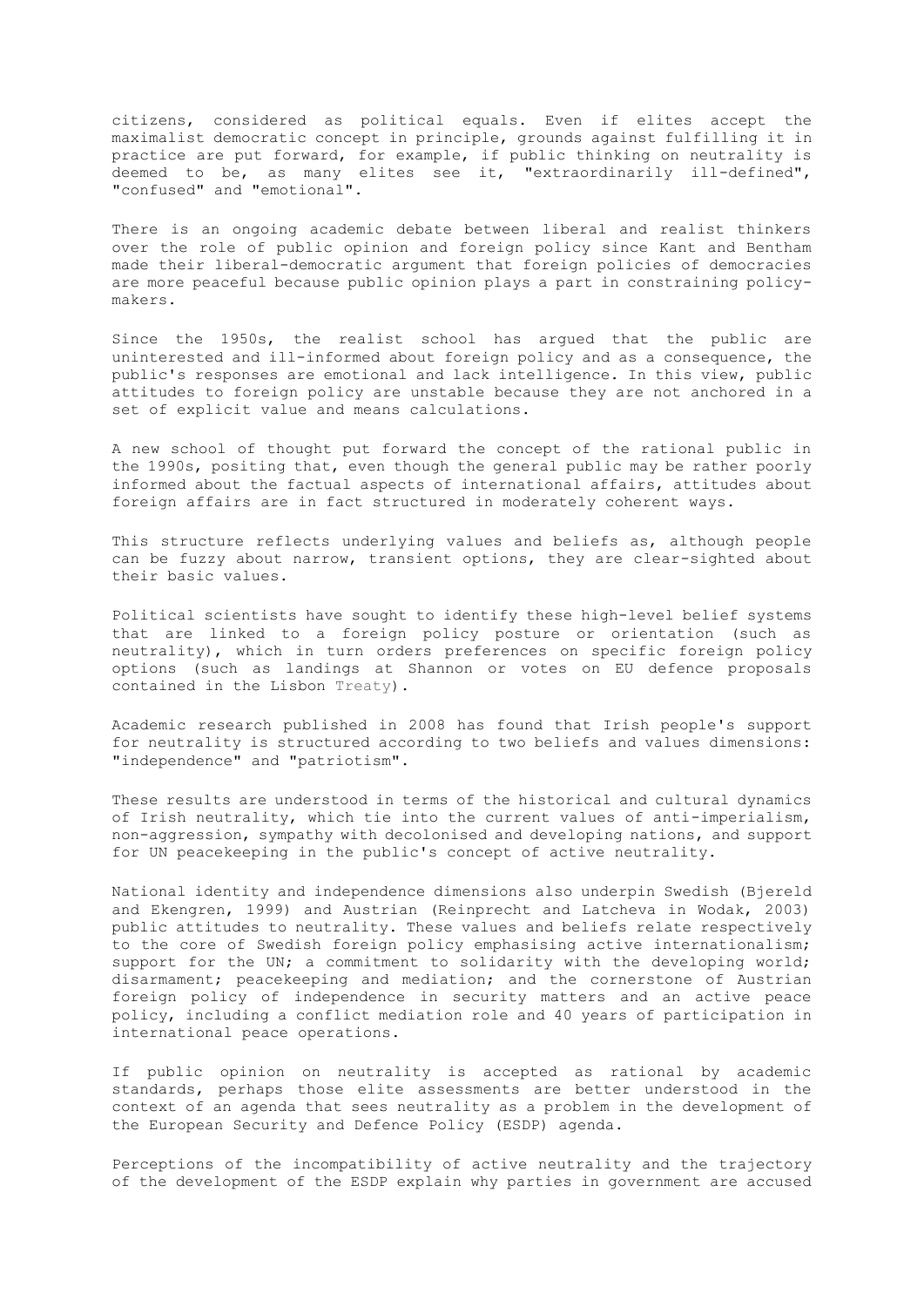of fudging the issue of neutrality: they are playing what political scientists call "a two-level game".

In this "game", parties in government attend to the "supra-state" level of the European Council and the demands from the larger member states such as France, Germany, Spain and the UK to achieve a maximalist EU defence policy agenda, and at the same time, face another set of largely incompatible demands from the "sub-state" level, stemming from the public's active neutrality policy preferences.

Having agreed to the supra-state level demands of ESDP, seen in the binding mutual security and defence commitments contained in the Lisbon Treaty, parties in government try to convince the sub-state constituency of public opinion that their neutrality agenda has been safeguarded through a combined strategy of minimising discussion of ESDP and reformulating concepts of military neutrality, in order to avoid punishment at the polls and to ensure EU treaty referendum amendments are passed.

These strategies, first employed by the Irish government, were adopted by the governments of other neutral states forced to play the same two-level game, caught between their constituencies of public opinion at home in favour of active neutrality and the demands at the EU level for a European common defence.

When Austrian foreign minister Alois Mock delivered his country's application to join the EC in 1989, three-quarters of Austrians surveyed said they would not give up neutrality for the sake of accession to the EC. In a striking parallel to the Irish situation, an elite discourse attempted to reformulate the concept of neutrality to a limited military concept, so that membership of the EC and neutrality were seen as compatible.

In the run-up to the Austrian accession referendum in 1994, the terms of neutrality were left vague, or characterised as meaningless or requiring redefinition to be compatible with European security. The debate showed that understandings of neutrality differed remarkably between the people and the politicians.

The Carl Bildt-led coalition government in Sweden also undertook a redefinition of neutrality prior to Sweden's referendum on accession to the EU.

Academics also identified discourses during the Swedish referendum on EU membership that tried to reinvent national ideals for people to identify with and to challenge the traditional understandings of Swedish identity with regard to neutrality, in efforts to turn European integration into a positive thing.

Finland had achieved global recognition through president Urho Kekkonen's long-reigning (1956-1981) pursuit of active neutrality. In the early 1990s, membership of the EC was discussed at the elite level, although the March 1991 election was characterised by academics as a "conspiracy of silence on the EC issue", particularly in relation to security policy implications.

Two months before the delivery of the Finnish application to join the EC in March 1992, the government redefined neutrality in a January 9th communication to parliament saying: "the core of Finnish neutrality can be characterised as military non-alignment", at a time when surveys showed that a majority of the population did not want to abandon active neutrality and barely half were prepared to join the EC.